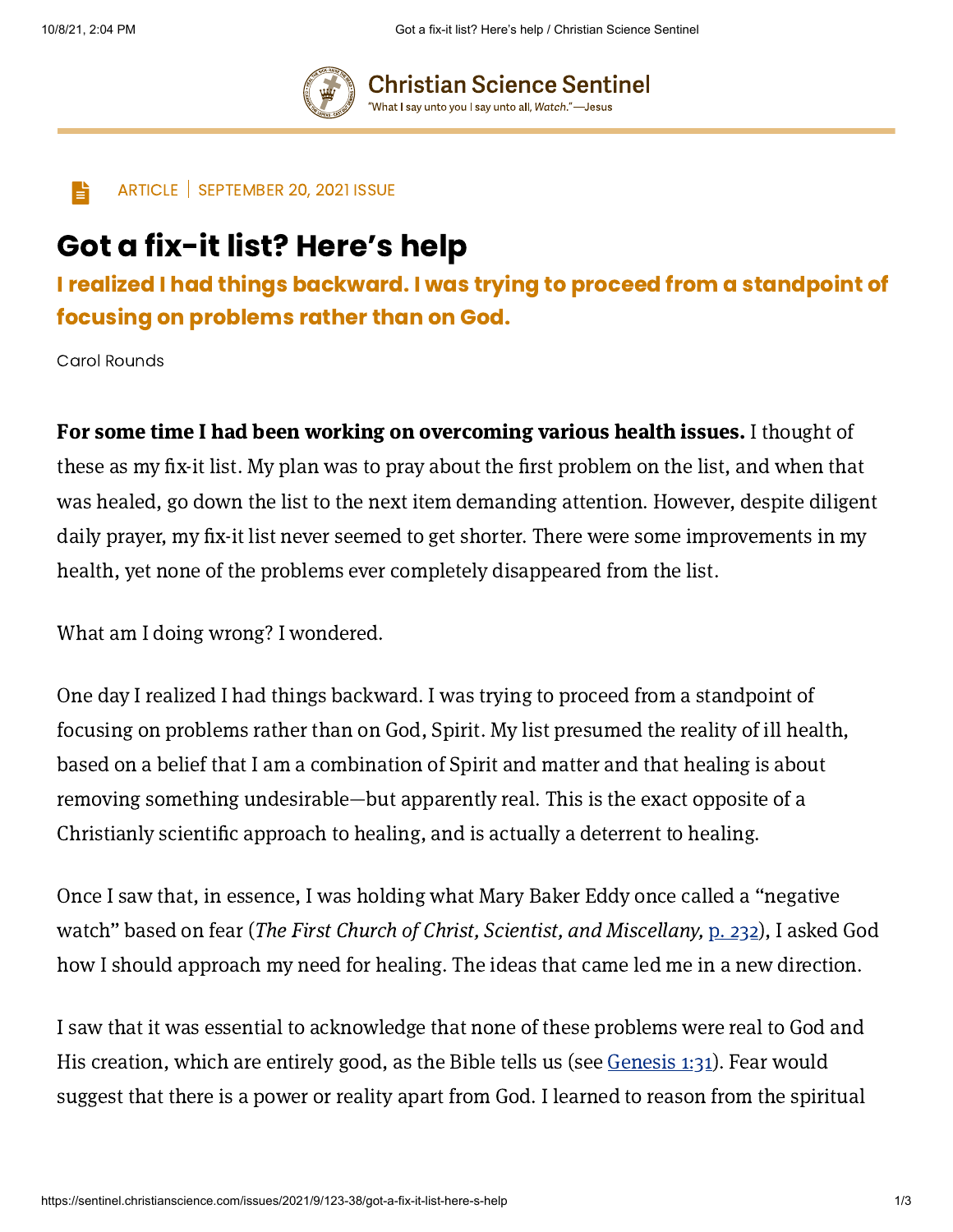fact that God, infinite divine Mind, was, is, and always will be my only consciousness, which includes nothing but good, harmony, and health.

As I did this, I increasingly put into practice a statement Mrs. Eddy makes in Science and Health with Key to the Scriptures: "The starting-point of divine Science is that God, Spirit, is All-in-all, and that there is no other might nor Mind,—that God is Love, and therefore He is divine Principle" (p. [275\).](https://login.concord.christianscience.com/concord3/search/?query=SH%20275%3A6&book=tfccs.main.sh)

I began my prayers each day by centering my thought in God, acknowledging that since God is ever present, I could never be separated from Him, not even for an instant. I affirmed that as the image and likeness of God (see [Genesis](https://login.concord.christianscience.com/concord3/search/?query=Genesis%201%3A26&book=tfccs.main.hb.kj) 1:26), I am always at one with divine Mind and possess spiritual sense—the ability to perceive God's goodness and presence in my life. I knew that meant that health, harmony, peace, and joy are always with me. And since God is the only Mind, I (and all of us) express intelligence, wisdom, and understanding.

As I worked to cultivate a sense of Mind's ever-presence, I was less preoccupied with troubles and shortcomings and more aware of God and the nature of His creation. Instead of dwelling on what seemed to need fixing, my thought was yielding to the reality of God's allness and my perfection as God's spiritual idea.

I prayed daily for my country and the world, to see them as governed by divine Love—God alone. Whenever I found myself reacting to current events, I would reason that if Love is governing all, then feelings of frustration and anger are no part of me any more than the unlovely traits so often reported in the news truly belong to politicians or other citizens. Knowing that a matter-based view of things is an illusion, not reality, I was able to pray for our leaders with the understanding that they, too, are made in God's likeness.

Some months ago, I awoke with all the symptoms of a bad cold. As I began my morning prayers, a question came to me: "Did I create the cold?" I readily saw that I had no power to create anything, since God is the only creator. Then came the question "Did God create the cold?" Of course the answer was no. God is entirely good and would not create disease or any unhealthful thing. Therefore, I reasoned, the cold could not be real. Shortly after that, the symptoms disappeared.